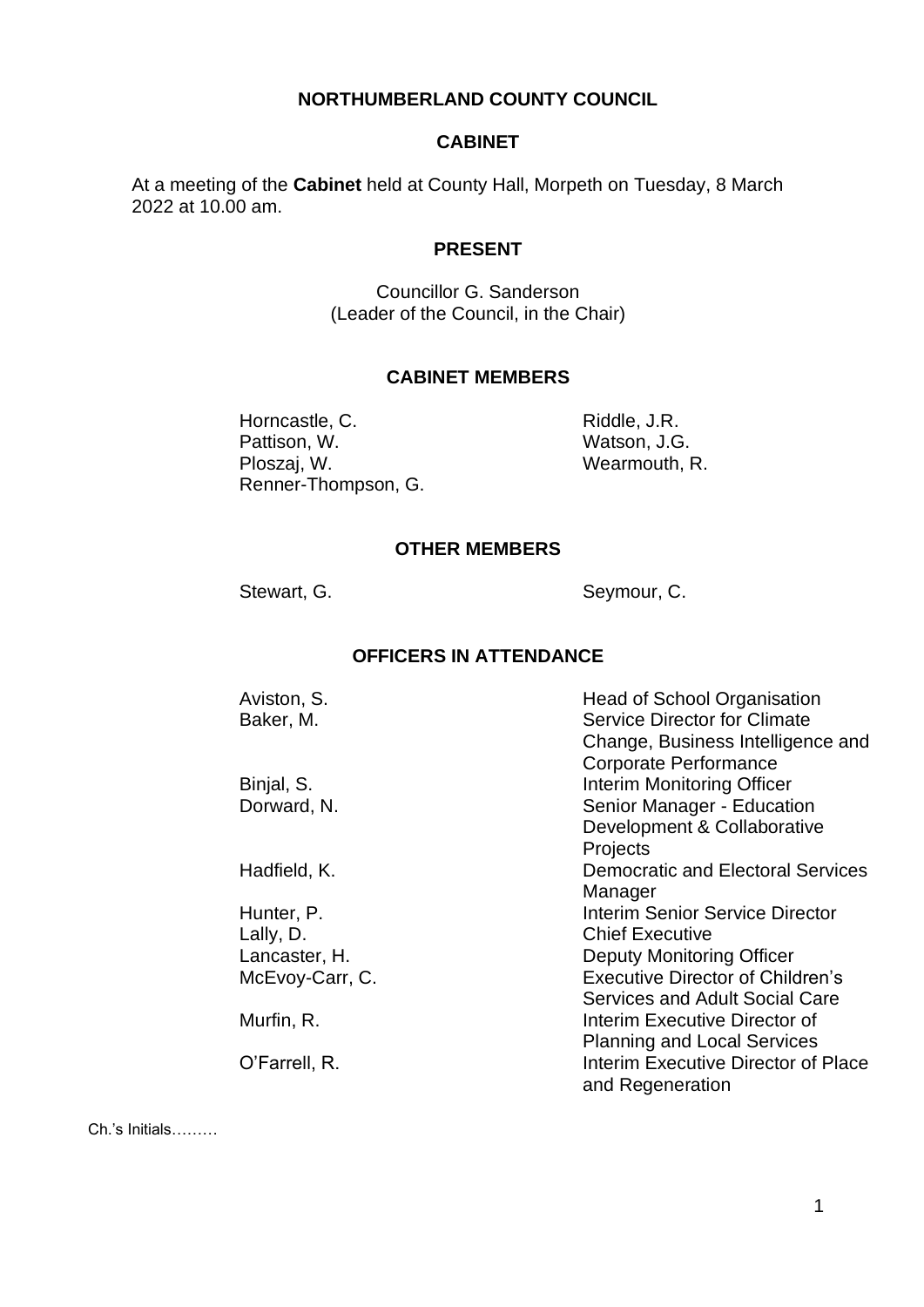| Roll, J.   | <b>Head of Democratic and Electoral</b><br><b>Services</b> |
|------------|------------------------------------------------------------|
| Taylor, M. | Interim Executive Director for                             |
|            | <b>Communities and Business</b><br>Development             |
| Willis, J. | Interim Executive Director of<br>Finance and S151 Officer  |

#### **93. MINUTES**

**RESOLVED** that the minutes of the meeting of Cabinet held on 8 February 2022, as circulated, be confirmed as a true record and signed by the Chair.

### **94. DISCLOSURES OF INTEREST**

The Leader declared a non pecuniary and non personal interest in the RDA report as he knew the landowner of the property on which the current centre was located.

Councillors Ploszaj, Watson, Renner Thompson and Riddle declared interests in item 13 on the agenda as directors of Advance Northumberland and advised that they would not take part in that item.

### **95. REPORT OF THE INTERIM EXECUTIVE DIRECTOR OF FINANCE AND S151 OFFICER**

#### **Financial Performance 2021-22 - Position at the end of December 2021**

The report informed the Cabinet of the current financial position for the Council against the Budget for 2021-22 (copy attached to the signed minutes as Appendix F).

Councillor Wearmouth detailed the main points of the report for members.

- i. The report be noted;
- ii.Cabinet note the projected underspend of £3.711 million and the assumptions outlined in the report;
- iii.Cabinet note the pressures currently identified, including the impact of Covid-19 (Table 6.1), plus additional £8.992 million Covid-19 related expenditure funded from the Contain Outbreak Management Fund (Table 6.3);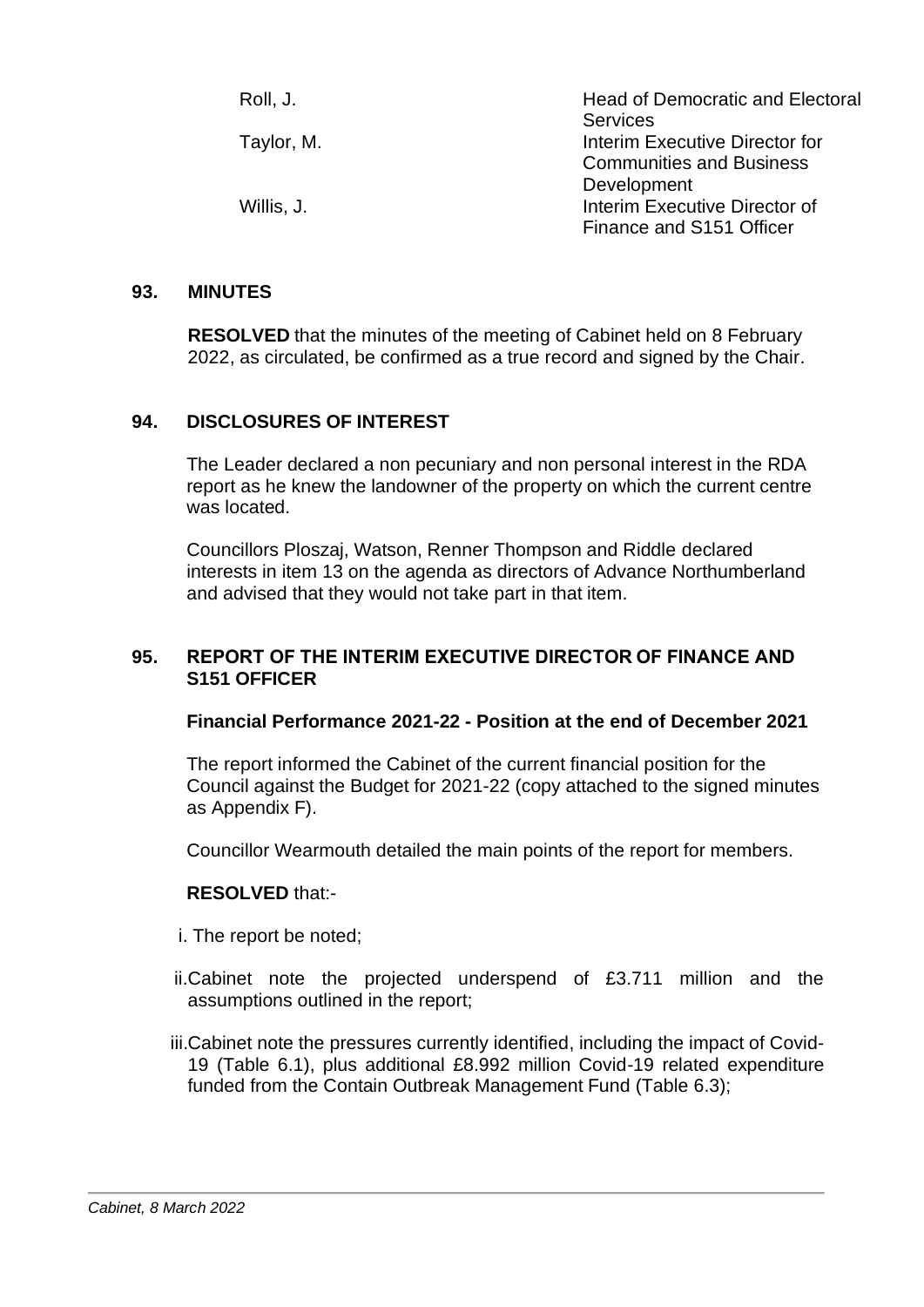- iv.Cabinet note that it is anticipated that the Council will receive further funding of £0.270 million in relation to the income that the Council has "lost" as a result of Covid-19 for April to June 2021;
- v.Cabinet approve re-profiling to the Capital Programme of £26.560 million from 2021-22 to 2022-23 to reflect estimated expenditure levels in the current financial year;
- vi.Cabinet approve reprofiling to the Capital Programme of £0.600 million from 2022-23 to 2021-22 for the Ad Gefrin Distillery and Visitor Centre as the works have progressed faster than previously anticipated;
- vii.Cabinet approve an addition of £0.282 million to the Capital Programme to fund works repairing the damage to the highways network caused by Storm Arwen to be funded from a revenue contribution;
- viii.Cabinet approve the new grants and amendments to existing grants at Appendix A and the required changes to the budgets;
- ix.Cabinet note the progress on the delivery of the approved savings at Appendix B;
- x.Cabinet note the use of the contingency shown at Appendix Q;

xi.Cabinet note the use of reserves shown at Appendix R;

xii.Cabinet note the virements requested by services shown at Appendix S;

xiii.Cabinet approve the following which are assumed in the forecast position:

o approve the transfer of the unused balance of £1.227 million on the NHS Partnership Agreement Reserve to the Strategic Management Reserve.

 $\circ$  approve an increase of £5.000 million to the Severe Weather Reserve which will provide the Council with the resilience to fund future repairs to highways following severe weather conditions. This is in accordance with the Department for Transport's recommendation that local highways authorities ensure they retain a contingency for repairing damage to local highways and associated assets caused by extreme weather. This has been assumed in the forecast position.

o approve the transfer of £0.425 million to the Planning Delivery Reserve in relation to the review of the Local Plan and £0.085 million for a Gypsy and Local Travellers Plan due to the delay in adopting the Local Plan;

- xiv. Cabinet recommend full Council to agree in principle to the addition of the Wide Area Network (WAN) project to the Capital Programme, pending the submission of a comprehensive business case by the Director of Information and Technology; and
- xv. Cabinet recommend full Council to agree that the approval of the business case and agreement to the signing of the WAN contract is delegated to the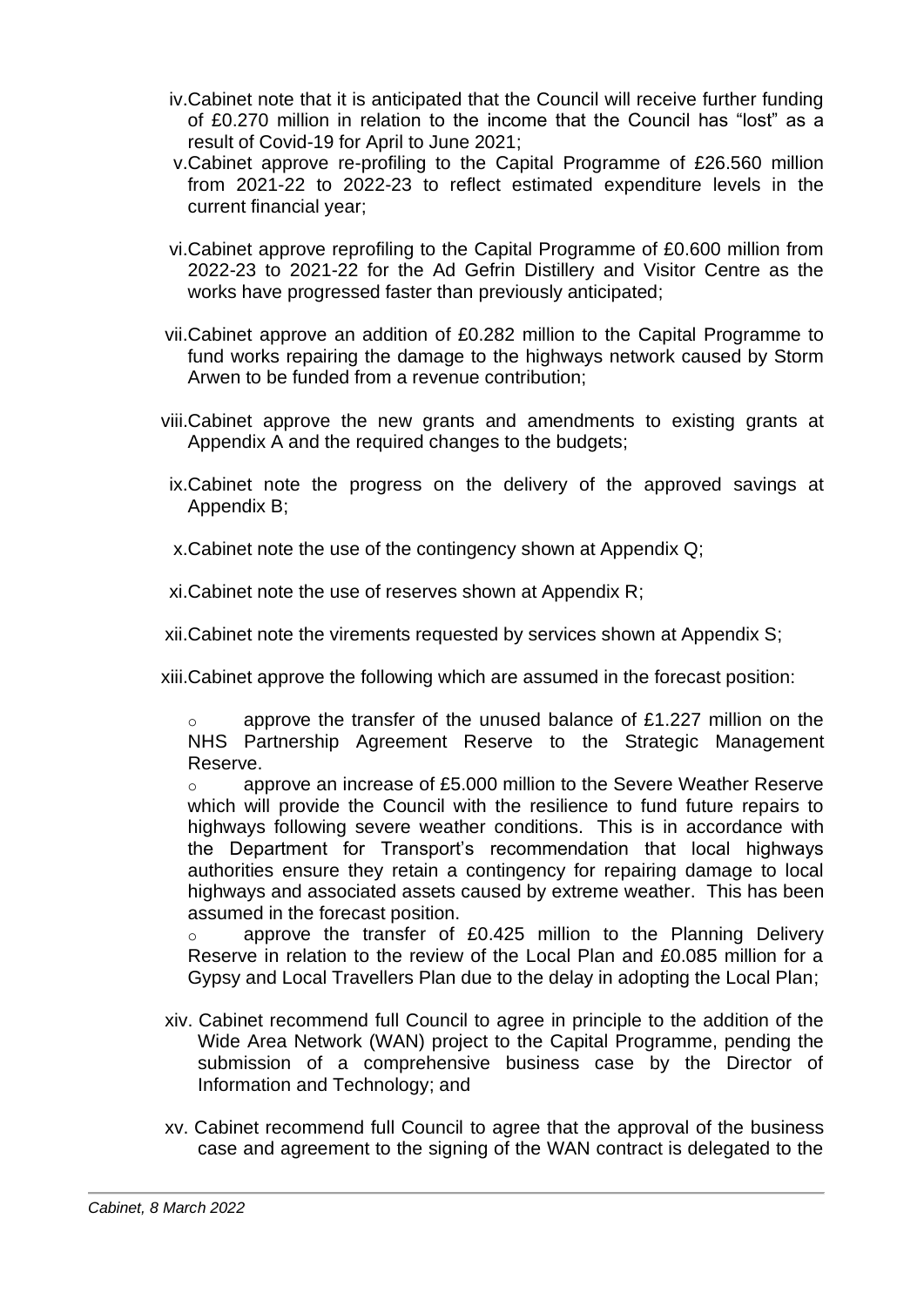Council's Section 151 Officer in conjunction with the Portfolio Holder for Corporate Services.

# **96. REPORT OF THE EXECUTIVE DIRECTOR OF ADULTS AND CHILDREN'S SERVICES**

# **Final Decision on the Statutory Proposals for Atkinson House**

The report set out an analysis of the representations (responses) received from interested parties during the four-week statutory consultation, which began on 13 January and closed on 10 February 2022, on proposals for Atkinson House Special School, Seghill, the secondary provision for boys with Social, Emotional and Mental Health needs (SEMH) in Northumberland. The published statutory proposal set out the following proposed prescribed changes to the school: -

1. To relocate Atkinson House Special School from its current site in Seghill, Northumberland to the former Richard Coates school site in Ponteland, Northumberland with effect from 1 September 2022;

2. To change the designation of the school from single sex to coeducational with effect from 1 September 2022, thus enabling the enrolment of girls onto the school roll;

3. Increasing the planned pupil places at the school from 80 to 100 with effect from 1 September 2022.

Cabinet was asked to make a final decision on whether or not to approve the prescribed changes as set out in the Statutory Proposal for implementation with effect from 1 September 2022 (copy attached to the signed minutes as Appendix A, along with the report of the FACS OSC circulated at the meeting).

Mr Paul Sampson (Headteacher) and Mr David Harrison (Chair of Governors) from Atkinson House School, and Mr Mike Brown, local resident of Ponteland, were also present for this item.

The Leader outlined the procedure that would be followed at the meeting. Councillor Renner Thompson spoke briefly on the main points of the report. A full presentation on the detail of the report was then made by Mrs Sue Aviston.

Councillor Wearmouth left the meeting at 10.24.

The Leader invited Mr Brown to speak to his representations. Mr Brown felt that the interaction between the new school and other schools could be potentially problematic and that the consultation with the public had been very limited as it had not been possible to hold public meetings. He acknowledged that SEMH provision was an essential part of the school system and he did not object to it being located in Ponteland, but did not feel it was appropriate to be so close to other schools. He welcomed the revised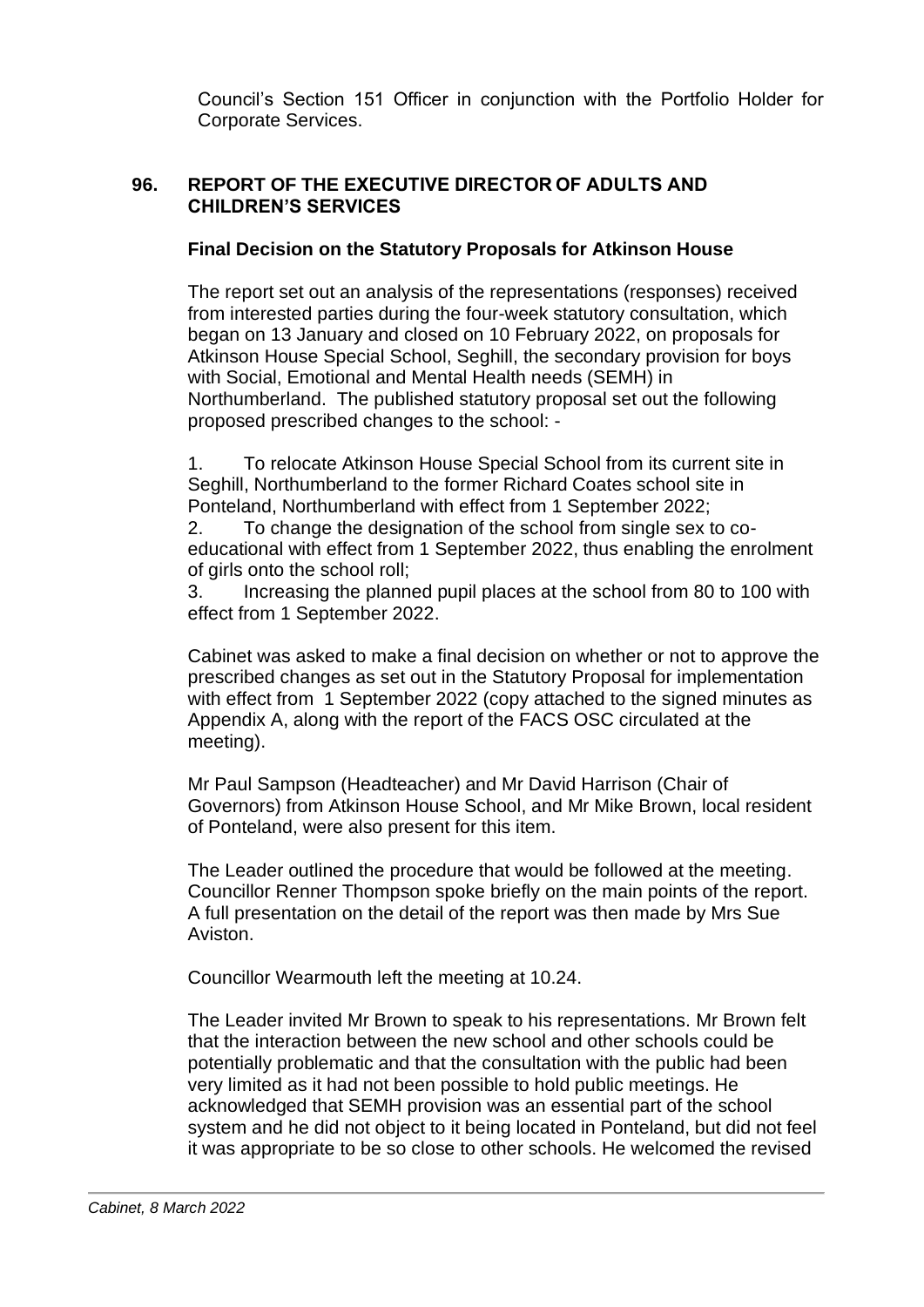recommendations to improve the separation of the schools and if Cabinet agreed them, he hoped members would commit to the completion of the recommendations.

Mrs Aviston replied that there was a significant budget allocated to the project which would address these concerns.

The Headteacher Mrs Paul Sampson then addressed members and provided them with some background to what the school was about and the importance of its pupils receiving the emotional and social support they needed, as well as the academic support.

The Leader referred to the points raised by FACS OSC around highways issues and security. Mrs Aviston replied that traffic volume would be reduced as there were 250 less pupils coming to the site than previously. Specific transport arrangements would be put in place with dedicated drop off areas for taxis, all of which would take place on the school site. Regarding security, the Authority would follow DfE guidelines for fences and acoustic barriers. She also advised that the Roman Catholic Diocese fully supported the proposals. Cllr Renner Thompson added that there had been a meeting of local county councillors already to discuss local concerns and these meetings would continue.

Councillor Horncastle spoke in support of the proposals and Councillor Riddle asked whether 100 places would be sufficient given current numbers. Mrs Aviston advised that the data indicated that this number was sufficient and that a cohort would be leaving the school at the end of term.

Councillor Renner Thompson move the report's recommendations which were seconded by Councillor Riddle.

The Deputy Monitoring Officer then provided the Cabinet with extensive legal advice on the relevant issues.

- (a) Cabinet note the Council's statutory proposal published on 13 January 2022 to make prescribed changes to Atkinson House Special School to take effect from 1 September 2022, which is attached at Appendix 1 of the report;
- (b) Cabinet note the responses to the Statutory Proposal and the commentary contained within the report;
- (c) In the light of all the information provided in this report and taking into account the Statutory Guidance from the Department for Education's (DfE) 'Statutory Guidance for proposers and decision-makers: 'Making significant changes ('prescribed alterations') to maintained schools attached at Appendix 2, Cabinet approve for implementation the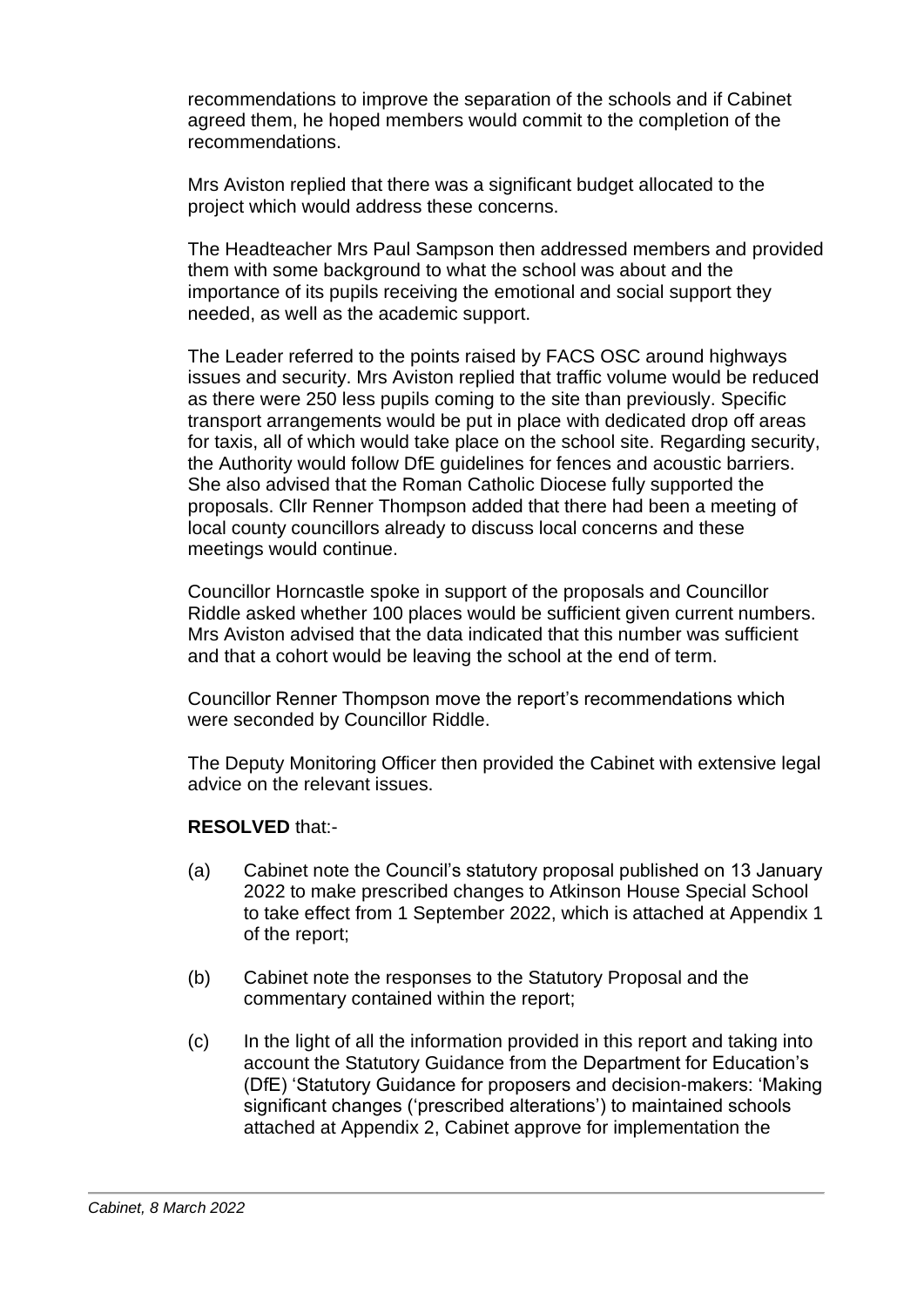following prescribed alterations to Atkinson House Special School as set out in the statutory proposal:

# • **Change in number of pupils in a special school**

The current number of planned pupil places at Atkinson House School is 80. The proposed number of planned pupil places is 100 to take effect from 1 September 2022.

• **Change from single sex school to co-educational** Atkinson House School currently has provision for boys aged 11 to 16. It is proposed that the school becomes co-educational i.e., admits boys and girls aged 11 to 16, the change to take effect from 1 September 2022.

## • **Transfer to a new site**

In order to facilitate the above proposals, transfer the site of Atkinson House School from its current site at Seghill, Northumberland to a new site at the former Richard Coates site in Ponteland, Northumberland, to take effect from 1 September 2022:

The above prescribed alterations were published under Section 19(1) of the Education and Inspections Act 2006;

- (d) Cabinet note the increase of £122k to meet the Home to School transport costs of this proposal, this increase can be met through the £1m growth in the home to school transport budget. Also note the implications for Home to School Transport of the statutory proposal as set out in para. 28 of the report;
- (e) £5.5m be allocated from the Council's Medium Term Financial Plan to accommodate the capital costs as set out in para. 32 necessary to support the implementation of the prescribed changes set out in Recommendation c above;
- (f) Cabinet approve the implementation of the proposed building solution set out in para. 32 of the report.

All of the above conditional upon:

- the granting of planning permission by 31 August 2022 in relation to the proposed building works; and
- (g) the report of the FACS OSC be noted.

The Chair then adjourned the meeting so that the decision, and the reasons for it, could be written up. On the meeting being reconvened, the Leader read out the following statement:-

1)The educational rationale of the proposal to increase SEMH places in Northumberland to meet the growing need for both boys and girls is sound. 2) The proposed building in Ponteland is an appropriate location for Atkinson House, being a former school.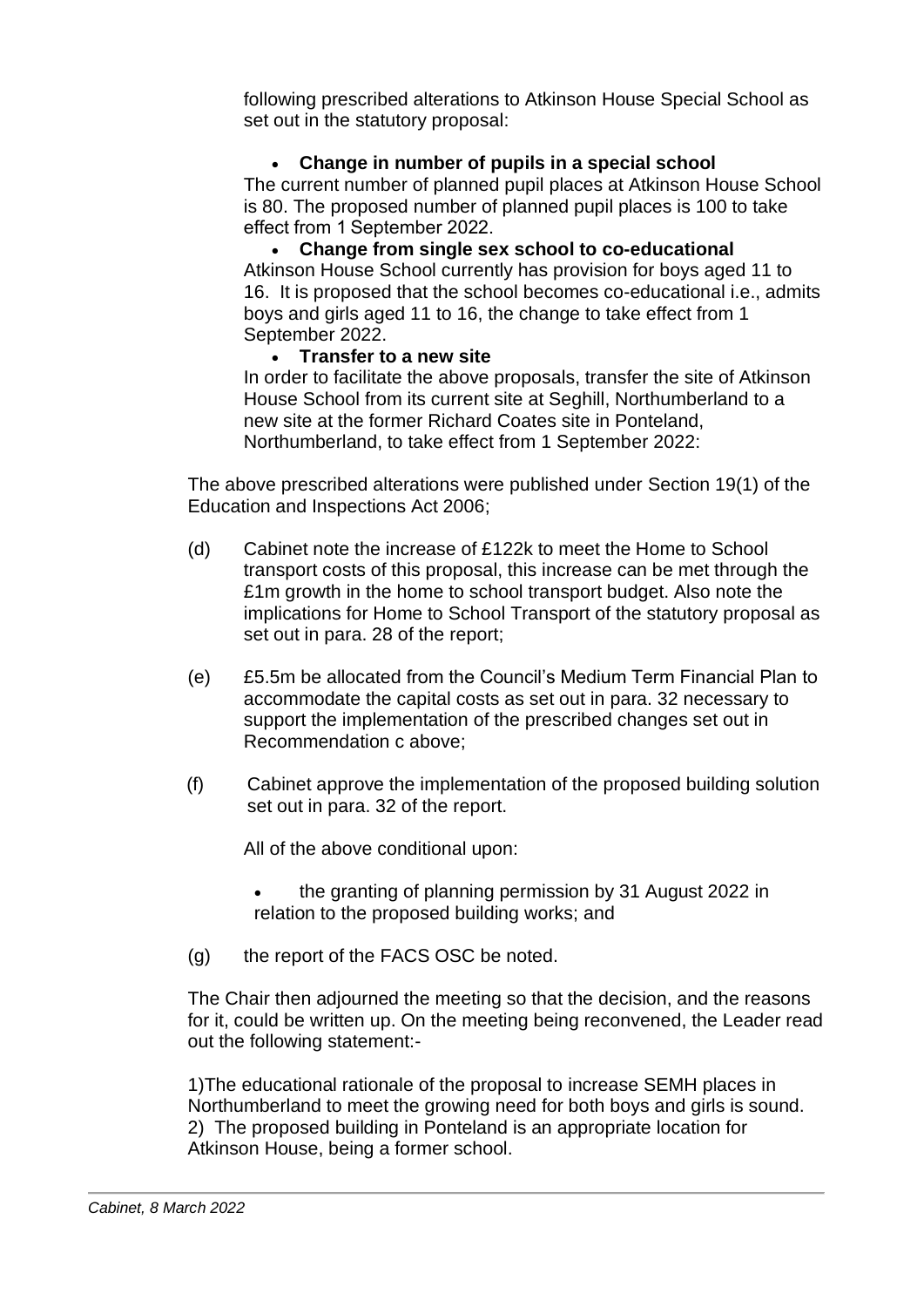3)The staff and Governing Body of Atkinson House School are fully supportive of the rationale and the proposal.

4) The funding for the necessary suitability works to the proposed building is in place.

5) Cabinet recognises and has considered the safeguarding concerns raised during consultation by Pele Trust, parents at the neighbouring provision and residents. Therefore, it is an expectation that NCC officers will work with neighbouring schools to ensure that the proposed safeguarding measures to the building are made in collaboration and agreed before putting in place. There is also an expectation that Atkinson House School will plan for an effective transition of its students, again working collaboratively on an ongoing basis with its neighbours to ensure that these concerns are allayed. 6) In the light of point 5), Cabinet will a require an update on how the transition and operation of the school has worked within 12 months of implementation.

7) This consultation has been appropriate and robust.

## **97. REPORT OF THE SERVICE DIRECTOR FOR CLIMATE CHANGE, BUSINESS INTELLIGENCE AND CORPORATE PERFORMANCE**

## **Climate Change Update**

The report provided an update on progress against the Climate Change Action Plan 2021-23, published in January 2021 (copy attached to the signed minutes as Appendix B, along with the report of the Communities and Place OSC circulated at the meeting).

The report was introduced by the Leader. Mr Baker highlighted the changing position in light of recent world events, and what had been achieved in the last 12-18 months to engage with a wide range of communities. A range of inward investment had been secured and some social inequality had been tackled. There was now a good platform to build on the next stage of the Action Plan which would be published in January 2023. He stressed that the progress achieved thus far had been the result of a collaborative effort across all services.

Communities and Place OSC had made three suggested amendments to the recommendations which members had details of.

Regarding the recommendation on planning developments, Mr Murfin confirmed that his staff had been working closely with the climate change team on rolling out advice to residents and businesses about climate change in planning.

Councillor Watson commented on the large number of EV chargers planned for the County Hall car park and felt this might raise some questions. Mr Baker advised that the EV charging points had been connected with the funding from government. Having the facility there would encourage uptake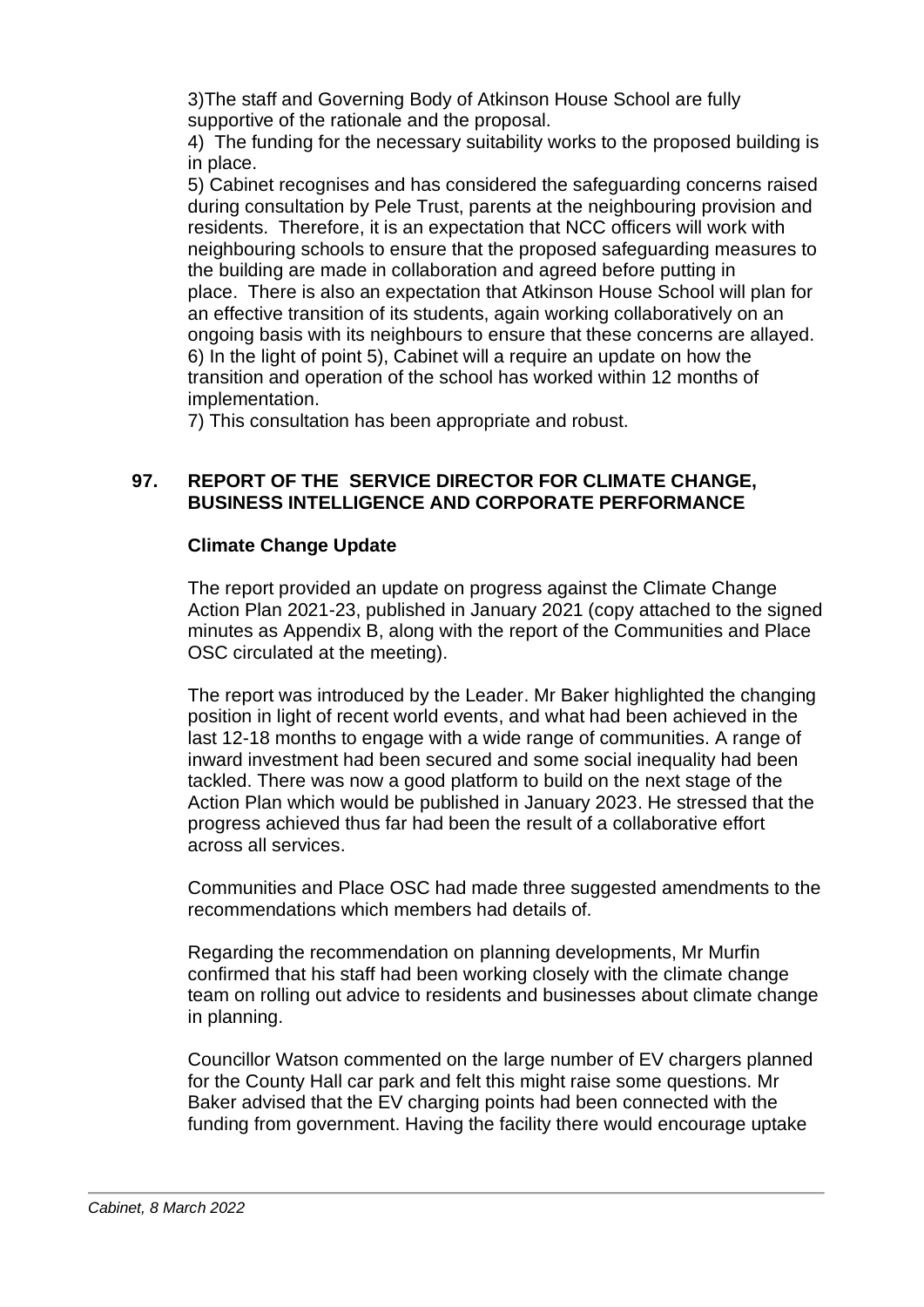and those using the charging points would be expected to move their vehicles once they were charged.

Mr Murfin advised members that on many new planning schemes, officers were negotiating 100% coverage on EV chargers. New building regulations would make this mandatory in 18 months.

The Leader proposed that Cabinet accept the recommendations from Scrutiny, which was seconded by Councillor Renner Thompson.

- (a) Cabinet agree to formalise the role of Climate Change Policy Group in the Council governance processes, with closer links to the Executive Team and Members, through quarterly reports on the impact of policy decisions on the Council's ability to deliver net zero;
- (b) Executive Directors and Cabinet Members be expected to query reports, where the Carbon Impact Assessment has not been completed and it is expected to impact on the Council's ability to deliver net zero, as part of the council's governance arrangements;
- (c) Executive Directors and all Cabinet members should complete carbon literacy training in 2022/23, and carbon literacy training be made available to all elected members, noting that depending on take up additional resources may be required to deliver this training in 2022/23;
- (d) the online Climate Change module should be included in statutory and mandatory training for all staff;
- (e) the provision for targeted grant funding (Climate Change Community Fund £50,000 recurrent) for community climate change initiatives, that has been made in the upcoming Council budget, be approved
- (f) the Free Tree Scheme be continued each year up to the 2030 netzero target with the intention of offering a tree for every household in Northumberland; and
- (g) the following additional recommendations from Communities and Place OSC be agreed:-
	- all members receive details of how they can raise issues with and seek advice from the Climate Change team;
	- the process for dealing with planning applications include positive consideration of the delivery of low carbon solutions or other solutions that support the delivery of net zero by 2030, be included in the review of the Local Plan and completed jointly by the Planning team and the Climate Change team. This work be completed alongside the Climate Change service continuing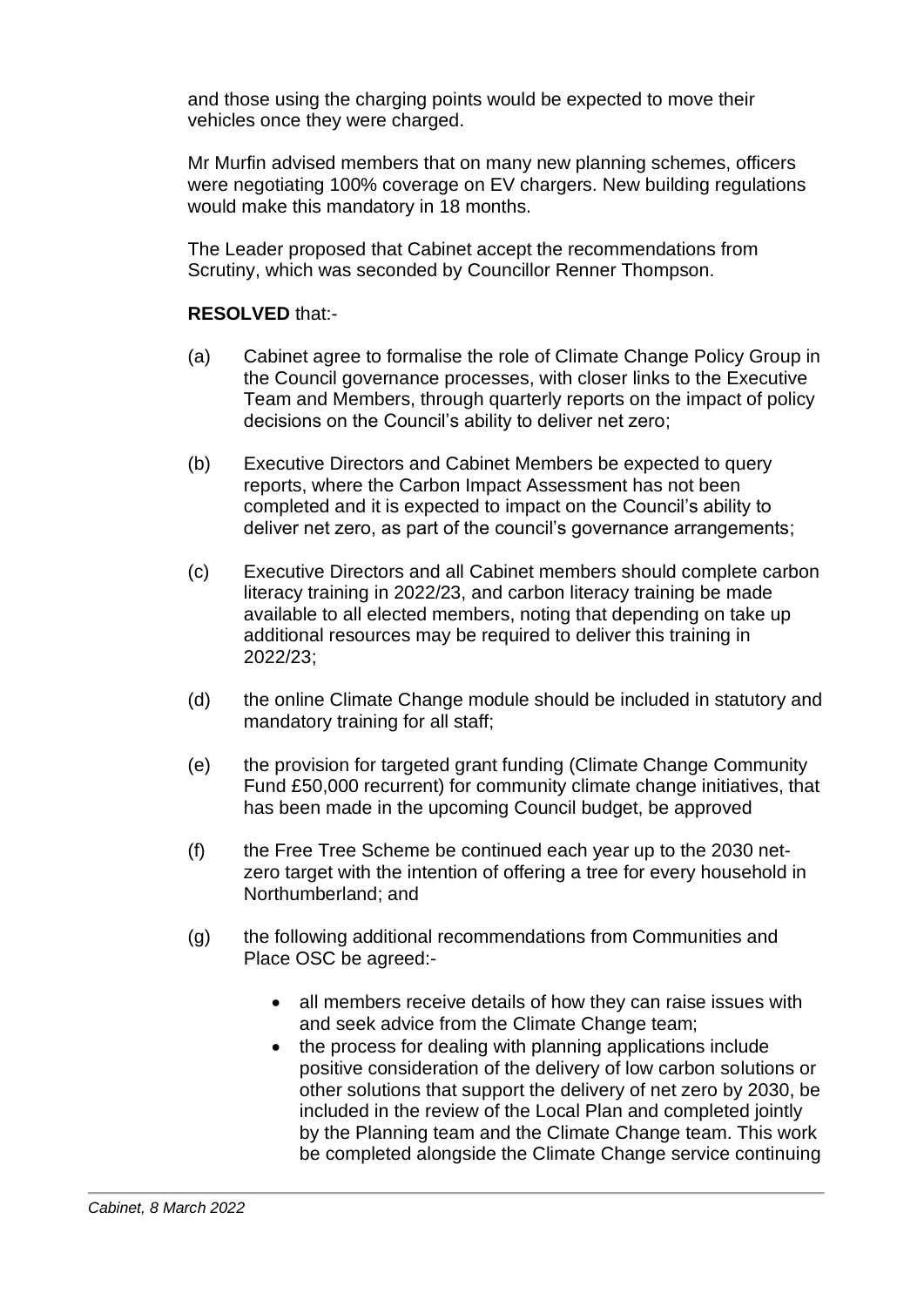to be a consulted party on all planning applications that impact (positively or negatively) the commitment to deliver net zero by 2030 for the county.

### **98. REPORT OF THE INTERIM EXECUTIVE DIRECTOR COMMUNITIES AND BUSINESS DEVELOPMENT**

### **Household Support Fund Update**

The report provided members with an update of Northumberland County Council's progress for delivery of the DWP Household Support Fund (HSF) for the period  $06<sup>th</sup>$  October 31 $<sup>st</sup>$  December 2022 (copy attached to the signed</sup> minutes as Appendix C, along with the report of the CSEG OSC circulated at the meeting).

The report was introduced by Mrs Taylor. Councillor Pattison reiterated that the Council had used a wide range of data to identify and give support to a broad range of vulnerable households through the provision of free school meals, support for those in food poverty and those experiencing fuel stress.

The Leader noted that Scrutiny had welcomed the recommendations.

### **RESOLVED** that:-

- (a) the content of the report and the DWP initial Management Information return for 31<sup>st</sup> December 2021 be noted;
- (b) Cabinet help promote awareness of the Households Support Fund with those residents who may need support and assistance; and
- (c) the report of the CSEG OSC be noted.

## **99. REPORT OF INTERIM EXECUTIVE DIRECTOR OF PLANNING AND LOCAL SERVICES**

## **Development of the Potland Burn Biodiversity Net Gain Site and Approval of Capital and Revenue Expenditure**

The report sought approval for the capital and revenue expenditure that would be incurred in the development of the first phase of the Potland Burn biodiversity net gain site and which was fully funded by a S.106 contribution by Britishvolt, and for the capital and revenue budgets to be amended. The report also set out the likely need for further habitat creation at this site to meet the biodiversity net gain requirements for future strategic scale inward investment (copy attached to the signed minutes as Appendix D).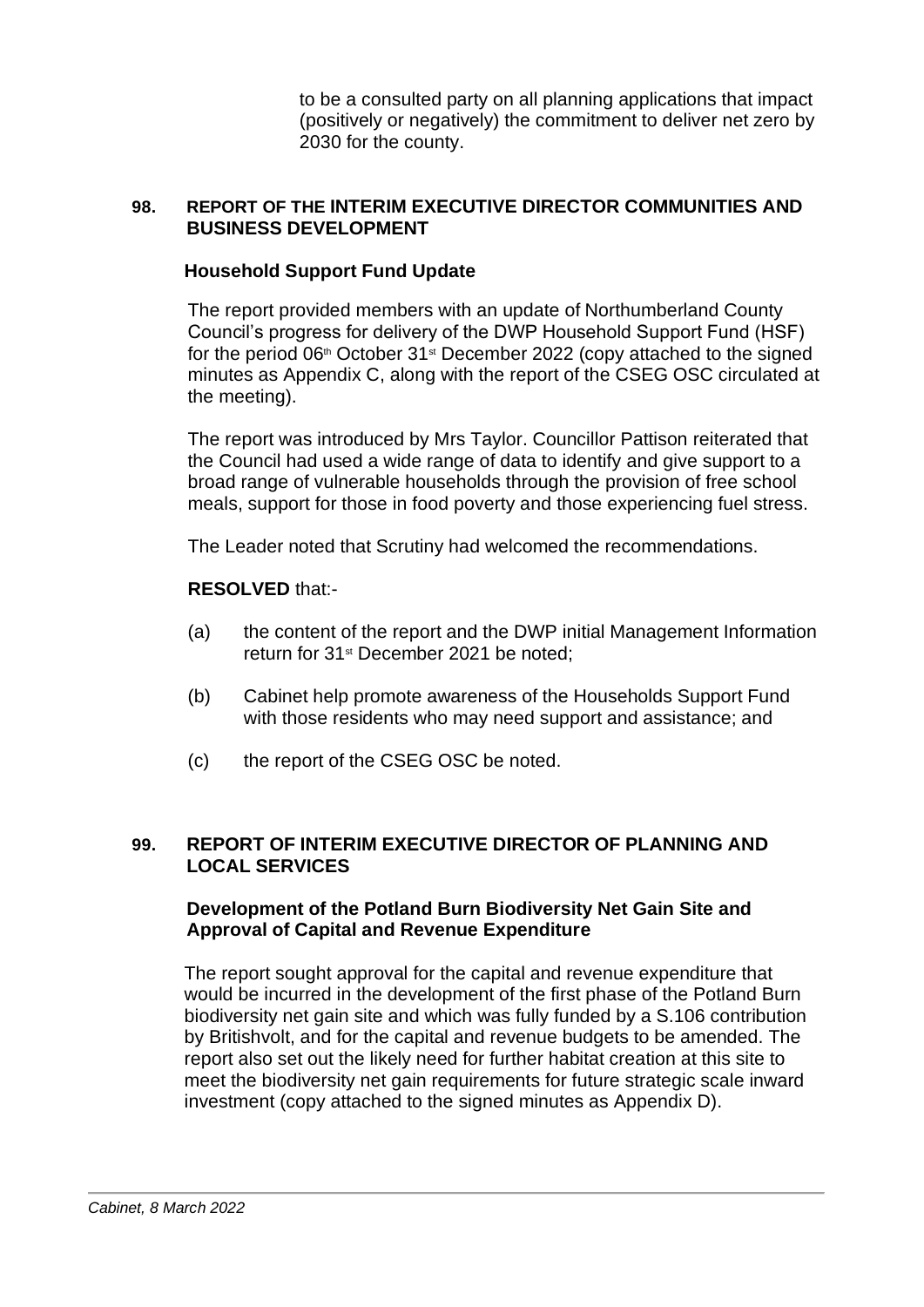## **RESOLVED** that:-

- (a)Cabinet approve the creation of an earmarked reserve using the developer contributions in order to fund the scheme over the lifetime of the reserve;
- (b) Cabinet approve the creation of a capital expenditure budget of £450,000 (as profiled below) which will be funded from the reserve as a revenue contribution to capital;
- (c) Cabinet approve the creation of a revenue expenditure budget of £1,688,400 (including the revenue contribution to fund the capital expenditure) as set out in paragraphs 4 to 6 of the report, all of which will be externally funded using the developer contributions;
- (d)Cabinet approve the addition of the capital element of expenditure to the capital programme and the amendment to the revenue budget as per the profile in paragraph 7; and
- (e) Cabinet approve the use of the Potland Burn site in meeting future biodiversity net gain requirements for strategic employment sites.

# **100. REPORT OF THE CHIEF EXECUTIVE**

# **Longframlington Neighbourhood Plan**

The report sought approval to formally 'make' the Longframlington Neighbourhood Plan. The Plan passed independent examination in October 2021. A local referendum held in the Parish of Longframlington on  $20<sup>th</sup>$ January 2022 returned a majority vote in favour of using the Plan to make decisions on planning applications. The Council was now obliged by statute to make the Neighbourhood Plan unless it considered that doing so would breach European Union obligations (copy attached to the signed minutes as Appendix E).

Councillor Horncastle commented on the high level of local support for this given the amount of housing development in the area.

- (a) the referendum outcome of  $20<sup>th</sup>$  January 2022 be noted;
- (b) Cabinet agrees to formally 'make' the Longframlington Neighbourhood Plan in accordance with section 38A(4)(a) of the Planning and Compulsory Purchase Act 2004;
- (c) Cabinet approves the decision statement (attached at Appendix 1) required under Regulation 19 of the Neighbourhood Planning (General) Regulations 2012, as amended, and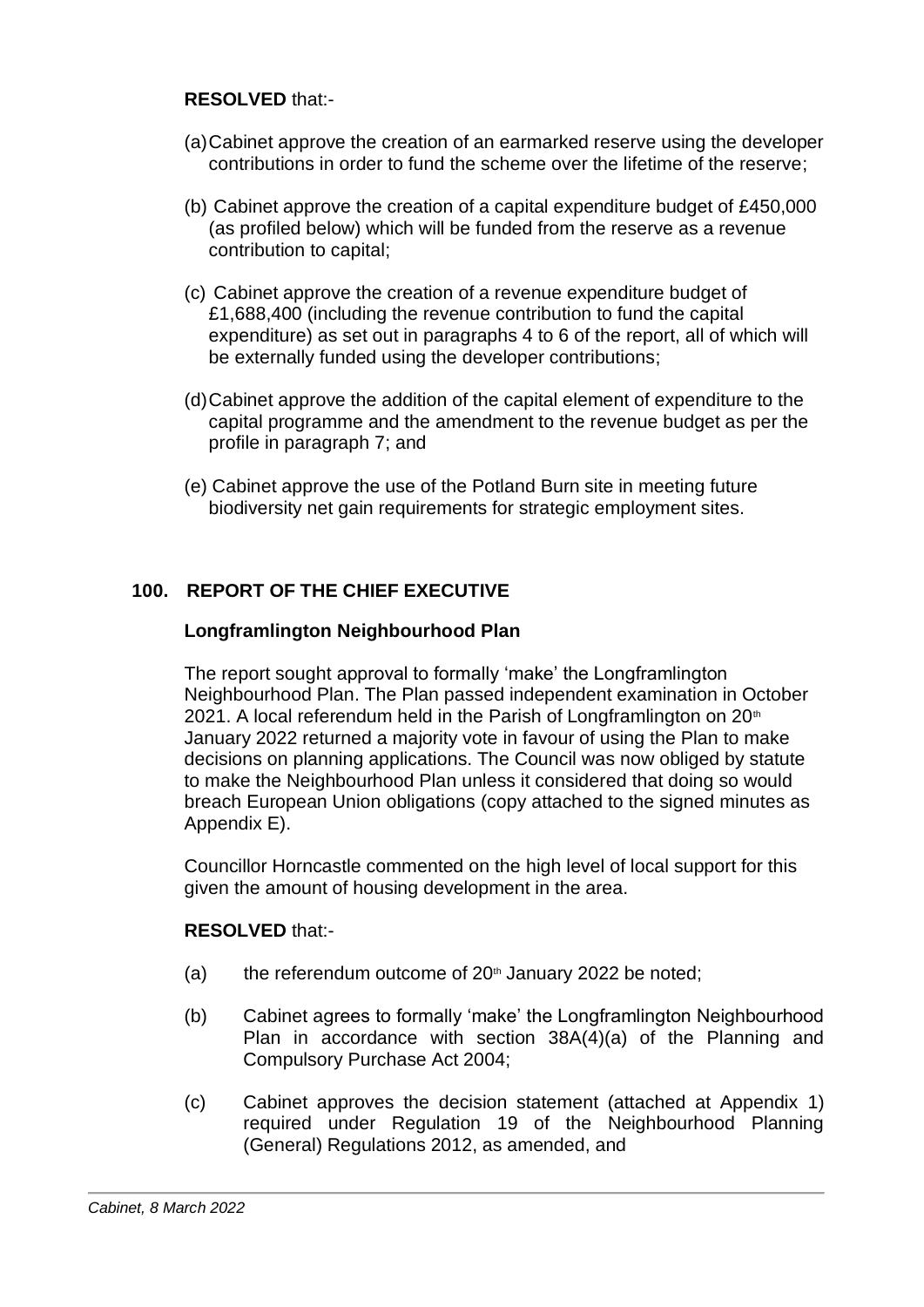(d) Cabinet agrees that both the Longframlington Neighbourhood Plan and the decision statement are published on the Council's website and publicised elsewhere to bring it to the attention of people who live, work, or carry out business in the neighbourhood area; and for the decision statement to be sent to the qualifying body and anyone else who asked to be notified of the decision.

## **101. REPORT OF THE INTERIM EXECUTIVE DIRECTOR OF FINANCE AND S151 OFFICER**

#### **Summary of New Capital Proposals considered by Officer Capital Strategy Group**

The report summarised proposed amendments to the Capital Programme considered by the officer Capital Strategy Group via email on 4 February 2022 (copy attached to the signed minutes as Appendix G).

## **101.1 A1068 Shilbottle Road Junction Improvements**

**RESOLVED** that Cabinet approve a proposal to design and construct junction improvements at the A1068 junction in Alnwick at a total cost of £1,500,000. Funding of £143,900 has already been secured through a S106 contribution and it is proposed that the balance of £1,356,100 is initially funded through the Strategic Regeneration Projects Budget in the 2022-26 Medium Term Financial Plan. It is anticipated that this funding will then be recouped by the Council against a number of future S106 Developer Contributions associated with planning applications within the Cawledge Business Park and Lionheart Enterprise Park over the period from 2022-29 thereby unlocking the allocated employment sites within the Alnwick and Denwick Neighbourhood Plan and delivering economic growth and employment opportunities.

# **101.2 Additional Funding for Willowburn GSHP Scheme**

**RESOLVED** that Cabinet approve the request for additional funding of £175,000 for the Ground Source Heat Pump project at Willowburn Leisure Centre currently on site in Alnwick to be provided from the current year contingency to support grant funded projects included in the Council's Capital Programme within the Medium Term Financial Plan.

# **101.3 Newbiggin Sports Centre Football Foundation Grant**

**RESOLVED** that Cabinet accept the grant award from the Football Foundation of £250,000 and accordingly approve an increase in the overall budget provision for the Newbiggin Sports and Community Centre project from £1,605,000 to £1,855,000.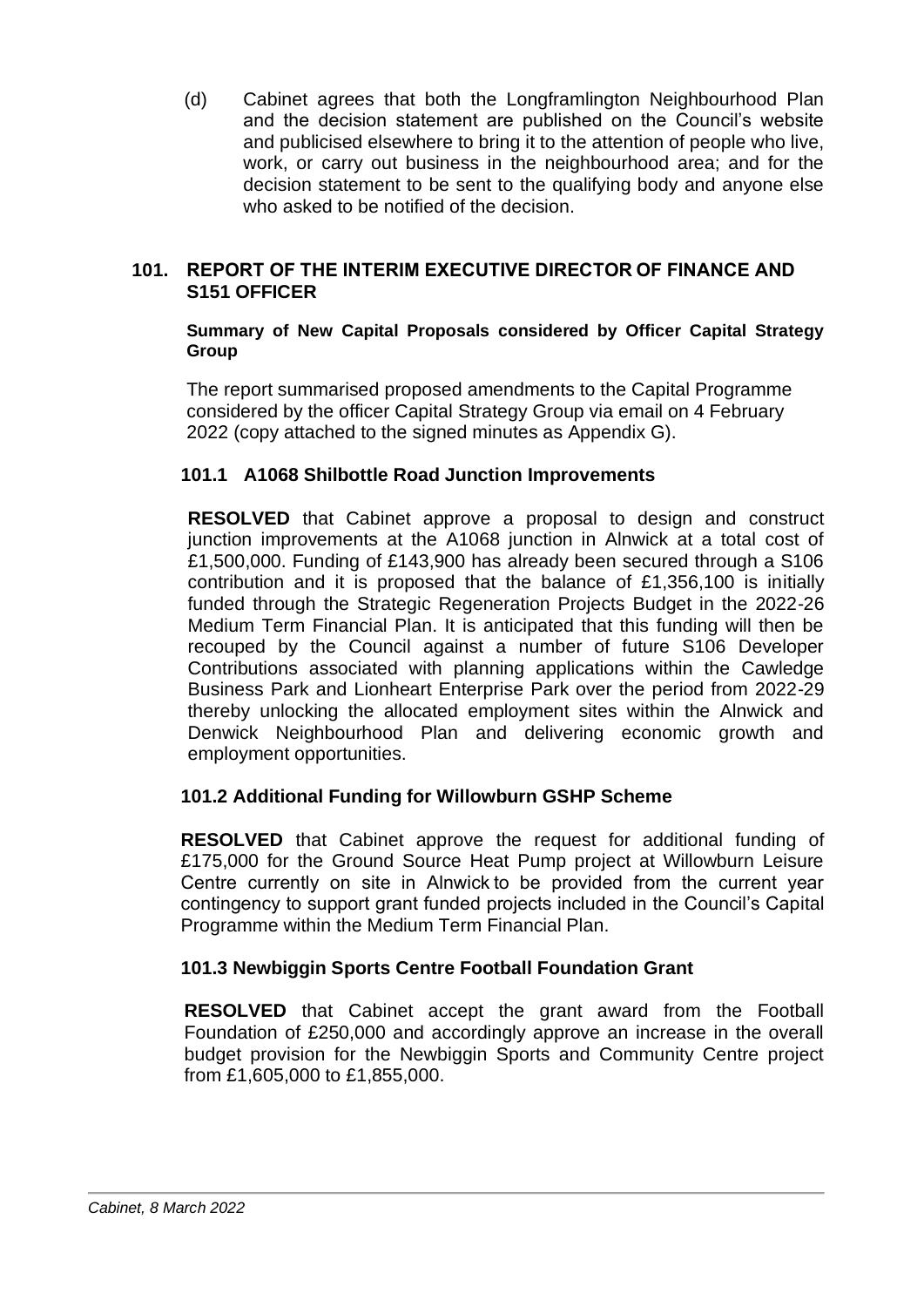# **101.4 Corbridge Middle School 3G Pitch**

# **RESOLVED** that Cabinet:

- Accept a contribution of £450,000 from Gladman Development Ltd and £50,000 from Corbridge Middle School to fund the creation of a 3G pitch on the school site and amend the Medium Term Financial Plan accordingly.
- Agree to the scheme being delivered by the Council through the Football Foundation Framework once detailed costs have been established and full funding secured.

## **101.5 Contracts in excess of £2 million**

**RESOLVED** that following a tender process, Council be authorised to enter into a 2-year contract for £3 million with the successful tenderer to re-roof Council-owned dwellings in line with the agreed programme of works funded through the HRA.

# **102. EXCLUSION OF PRESS AND PUBLIC**

## **RESOLVED**

- (a) That under Section 100A (4) of the Local Government Act 1972, the press and public be excluded from the meeting during consideration of the following items on the Agenda as they involve the likely disclosure of exempt information as defined in Part I of Schedule 12A of the 1972 Act, and
- (b) That the public interest in maintaining the exemption outweighs the public interest in disclosure for the following reasons:-

# **Agenda Item Paragraph of Part I of Schedule 12A**

- 12-13 1, 2 and 3 (item 12) Information relating to an individual, information which is likely to reveal the identity of an individual, and information relating to the financial or business affairs of any particular person (including the authority holding that information) and para 3 (item 13) information relating to the financial or business affairs of any particular person (including the authority holding that information)
- **AND** The public interest in maintaining this exemption outweighs the public interest in disclosure because disclosure would adversely affect the authority's ability to conduct its affairs (Item 12), and disclosure could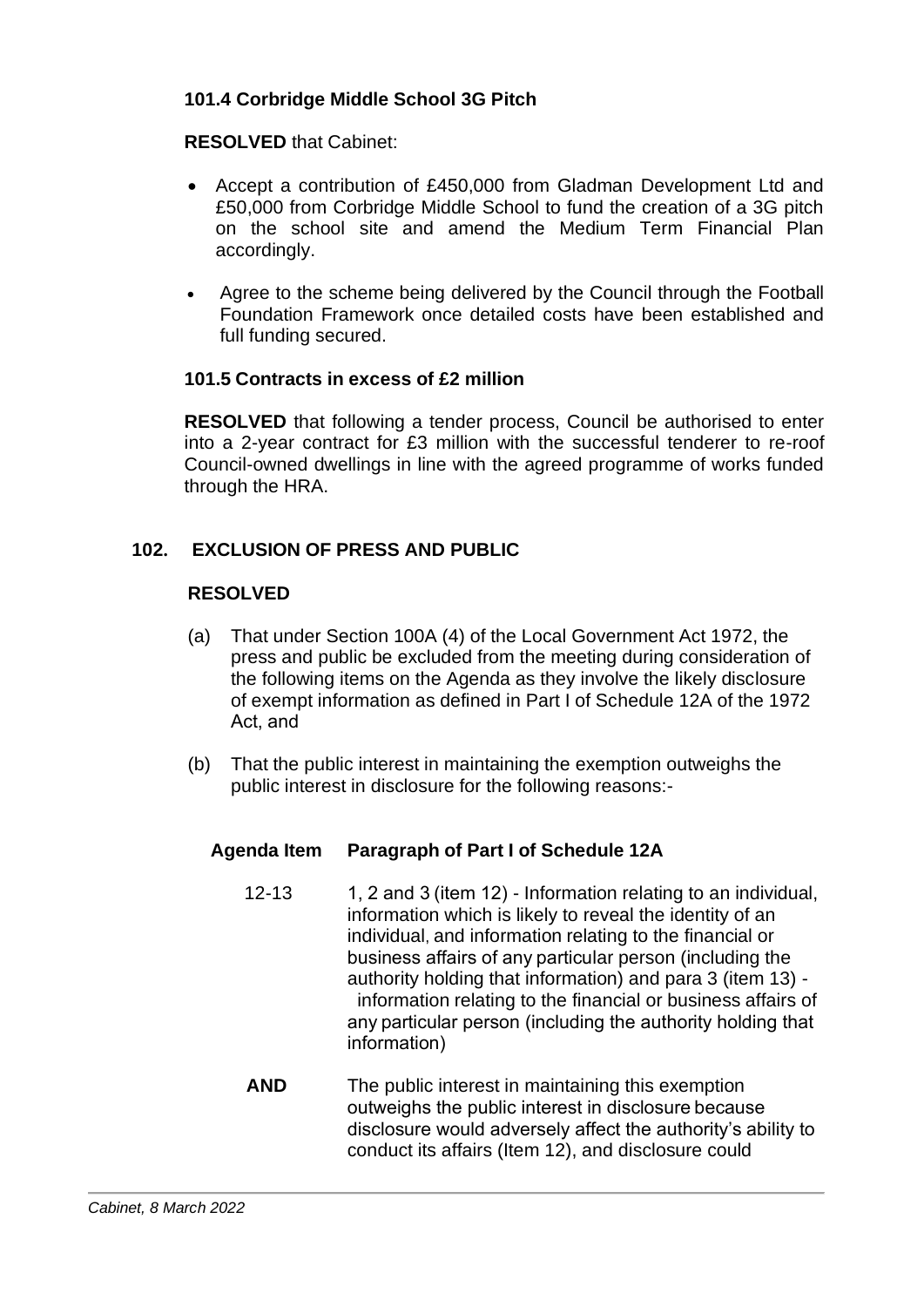adversely affect the business reputation or confidence in the person / organisation and could adversely affect commercial revenue (Item 13).

## **103. REPORT OF THE EXECUTIVE DIRECTOR OF ADULTS AND CHILDREN'S SERVICES**

## **RDA Relocation from Tranwell (Pegasus Centre) to Kirkley Hall Campus (Northumberland College)**

Cabinet considered a report on the above (copy attached to the signed minutes as Appendix H, coloured pink and marked not for publication, along with the report of the FACS OSC circulated at the meeting)**.**

The queries raised by FACS OSC were addressed by officers and members welcomed the proposals.

### **RESOLVED** that:-

- (a) the recommendations in the report be agreed; and
- (b) the report of the FACS OSC be noted.

### **104. REPORT OF THE INTERIM EXECUTIVE DIRECTOR OF FINANCE AND SECTION 151 OFFICER**

### **Trading Companies' Financial Performance 2021-22 - Position at the end of December 2021**

The report informed Cabinet of the current financial positions of its trading companies for 2021-22 (Appendix I, coloured pink and marked not for publication).

Mrs Willis highlighted the key points of the report for members. The Leader referred to the recommendation from CSEG OSC and confirmed that a further report would be made within the next quarter.

- (a) the recommendations in the report be agreed; and
- (b) the report of the CSEG OSC be agreed.